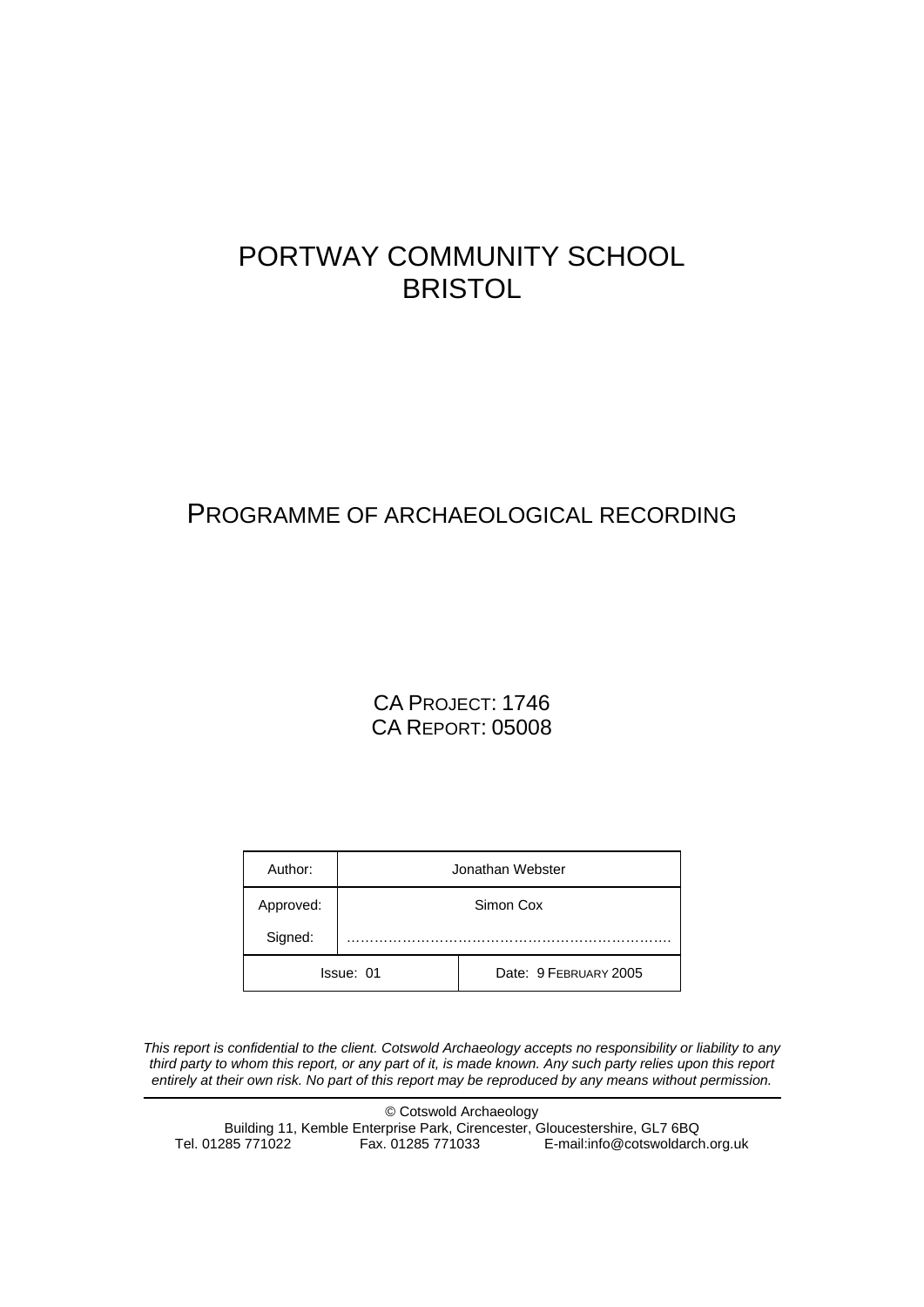# **CONTENTS**

| 1 <sub>1</sub>   |                                                           |  |
|------------------|-----------------------------------------------------------|--|
|                  |                                                           |  |
|                  |                                                           |  |
|                  |                                                           |  |
| 2.               |                                                           |  |
| 3.               |                                                           |  |
| $\overline{4}$ . |                                                           |  |
| 5.               |                                                           |  |
|                  |                                                           |  |
|                  | APPENDIX 2: LEVELS OF PRINCIPAL DEPOSITS AND STRUCTURES 9 |  |

# **LIST OF ILLUSTRATIONS**

- Fig. 1 Site location plan (1:25,000)
- Fig. 2 The site, showing location of groundworks (1:1250)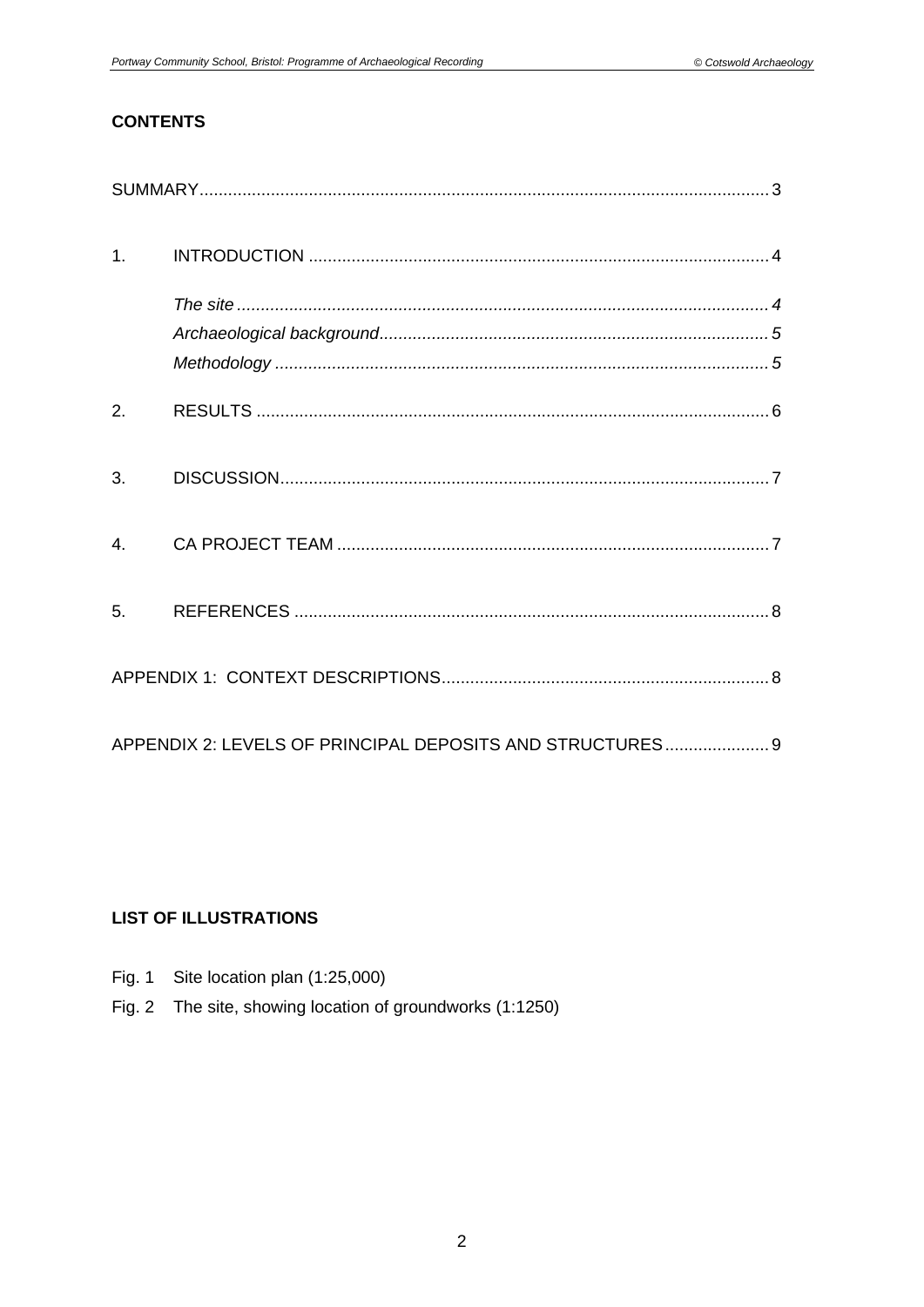# **SUMMARY**

| <b>Site Name:</b>           | <b>Portway Community School</b>                       |
|-----------------------------|-------------------------------------------------------|
| Location:                   | <b>Bristol</b>                                        |
| NGR:                        | ST 535 762                                            |
| Type:                       | Programme of Archaeological Recording                 |
| Date:                       | Intermittent between 12 July 2004 and 13 January 2005 |
| <b>Planning Reference:</b>  | 03/04285/F/N                                          |
| <b>Location of Archive:</b> | <b>Bristol City Museum</b>                            |
| Accession no.               | 2004/16                                               |
| <b>Site Code:</b>           | <b>PCS 04</b>                                         |

A programme of archaeological recording was undertaken by Cotswold Archaeology during groundworks associated with the development of a new school to replace the existing Potrway community school, Bristol.

Structural remains associated with an army camp dating to the Second World War were uncovered, however no other archaeological remains or artefactual material pre-dating the modern period was recovered.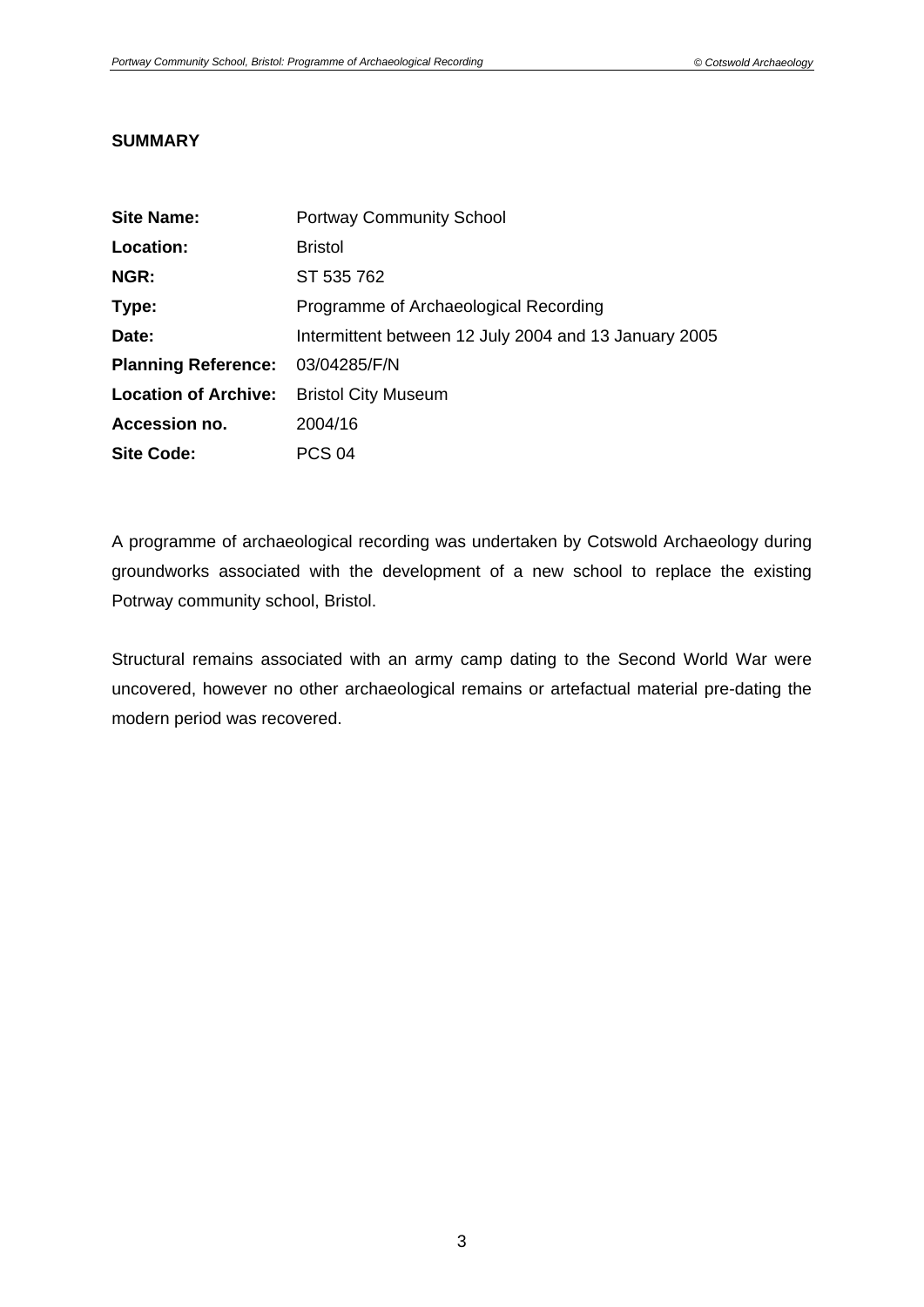# **1. INTRODUCTION**

- 1.1 Between July 2004 and January 2005 Cotswold Archaeology (CA) carried out a programme of archaeological recording for HBG Construction Western Limited (on behalf of Bristol City Council) at Portway community school (centred on NGR: ST 535 762; Fig. 1).
- 1.2 The programme of archaeological recording was undertaken to fulfil a condition attached to a planning consent for the construction of a new school to replace the existing Portway community school (Planning ref: 03/04285/F/N).The objective of the programme of archaeological recording was, with the resources available, to preserve by record archaeological deposits within excavations associated with the new development, the presence of which are attested to in section 1.7 below.
- 1.3 The archaeological fieldwork was carried out in accordance with a written scheme of investigation (WSI) produced by CA (2004) and approved by Bristol City Council acting on the advice of Bob Jones, Bristol City Archaeologist. The fieldwork also followed the *Standard and Guidance for an Archaeological Watching Brief* issued by the Institute of Field Archaeologists (1999).

## *The site*

- 1.4 The site is located along the ridge of high ground overlooking Shirehampton and the valley of the River Avon. The site drops steeply away to the south, while to the north of the site the ground rises and is bounded by a road (Fig. 2). The site lies at approximately 57m AOD.
- 1.5 The underlying geology of the area is mapped as Lower Limestone shales with the Upper Portishead Beds of Old Red Sandstone bounding the southern end of the site. Both date to the carboniferous period (BGS 1974).
- 1.6 The western half of the site is currently occupied with buildings associated with the existing school, while the rest of the site is used as playing fields.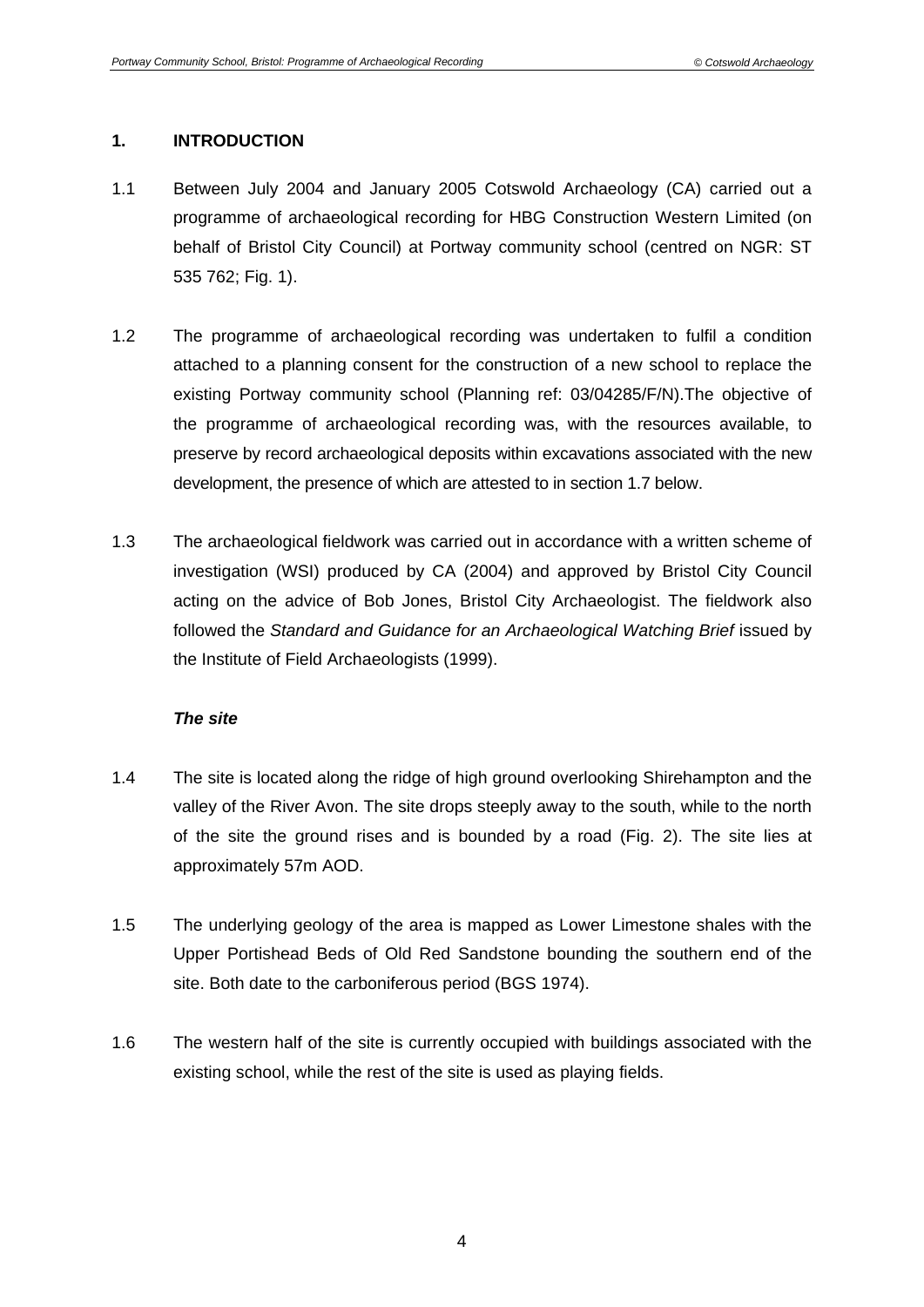#### *Archaeological background*

1.7 Archaeological interest in the site arises from the presence of Palaeolithic and Roman sites and findspots in the vicinity of the site. Various archaeological interventions and assessments are recorded on the Bristol Sites and Monuments Record (SMR), and it is not intended to list these here. However, the site has been subject to earlier desk-based assessment and watching brief (SMR 20066 and 20067 respectively). The desk-based assessment identified eleven finds of Palaeolithic artefacts within the area of the playing fields, and concentrations of hand axes 500m to the southeast and southwest of the school. The watching brief recorded only a single undated wall foundation. Evidence from recent geotechnical investigations (by Hyder Consulting – factual report dated 12 May 2003) suggest that the site lies to the north of the terrace 2 gravels, and that the playing fields have been subject to ground disturbance in recent times. This includes the construction in 1942 of military holding barracks, used by the US Army waiting for D-Day. Then later, as a familiarisation stop for American troops being sent into the active European theatre until 1944, when the base was closed down (Thomas 1989, 2002). The buildings were later demolished, prior to construction of the school playing fields. During the geotechnical investigation bedrock was, in places, revealed close to the surface suggesting playing field construction in particular had probably truncated any potential archaeological remains. Therefore, the potential for finding archaeological artefacts and features *in situ* was relatively low, whilst there was higher potential for recovering redeposited artefacts of some intrinsic interest, such as the Palaeolithic hand axes previously recorded in the vicinity.

## *Methodology*

1.8 The fieldwork followed the methodology set out within the WSI (CA 2004). An archaeologist was present during intrusive groundworks, comprising ground reduction across the site by bulldozer, excavation of building footings and associated service routes, and the excavation of an attenuation pond. Groundworks observed thus covered the whole of the area outlined in blue on Figure 2. Following discussions with Bob Jones, Bristol City Archaeologist, on 28 January 2005 it was agreed that it was unlikely that intelligible archaeological remains would be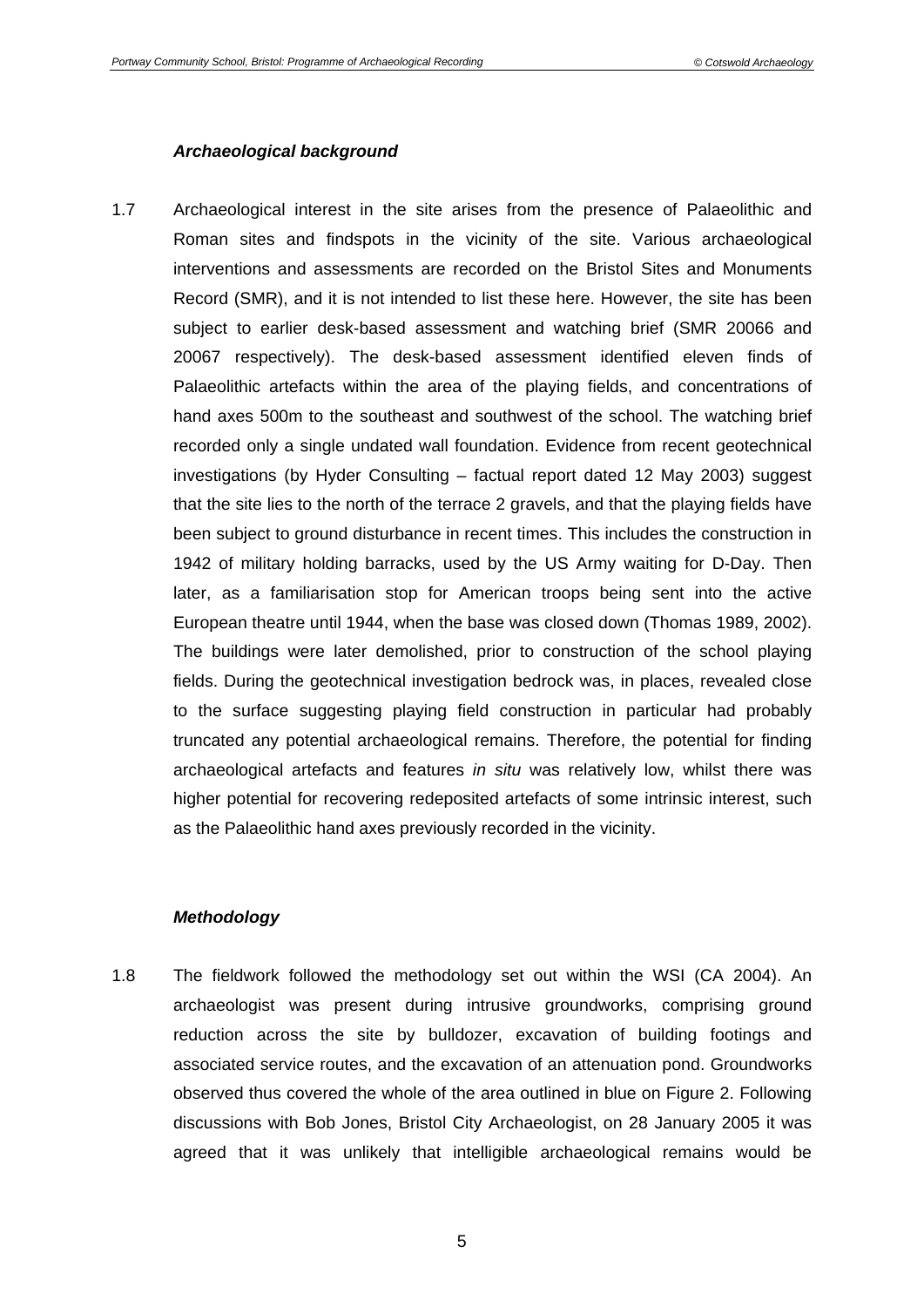uncovered during the demolition and subsequent landscaping of the existing school buildings and that no further archaeological monitoring would be necessary.

- 1.9 Written, graphic and photographic records were compiled in accordance with the CA Technical Manual 1: *Excavation Recording Manual* (1996).
- 1.10 Subject to the agreement of the legal landowner the finds and site archive will be deposited with Bristol City museum under accession number 2004/16.

# **2. RESULTS (FIGS 2 & 3)**

- 2.1 The natural geological substrate 504, consisting of mottled clays, was revealed at the northern extent of the site at an average depth of 0.78m below present ground level. This gradually dips away to a depth of 1m within the centre of the site, while at the southern extent of the excavation no natural substrate was revealed. This was overlain by bands of silt and clay 104, 404, 503 averaging 0.3m in thickness, which were in turn sealed by 0.25m of subsoil and 0.2m of topsoil.
- 2.2 The southern end of the site contained a completely different stratigraphic sequence, where modern dumping had raised the ground level. Dark grey/blue silts and clays with modern building materials were revealed at a depth of 3m below present ground surface overlain by 0.36m of very mixed silts and clays.
- 2.3 Remnants of building footings and pads related to the Second World War army camp were recorded in plan (Fig 2). Three distinctive groupings of concrete piles (A, B, and C) were noted. A single concrete footing pad (D) measured 4.6m in width and 6.4m in length. There were also a number of scattered smaller concrete posts and/or postholes where some of these had been removed previously.
- 2.4 Despite visual scanning of spoil, no artefactual material predating the modern period was recovered.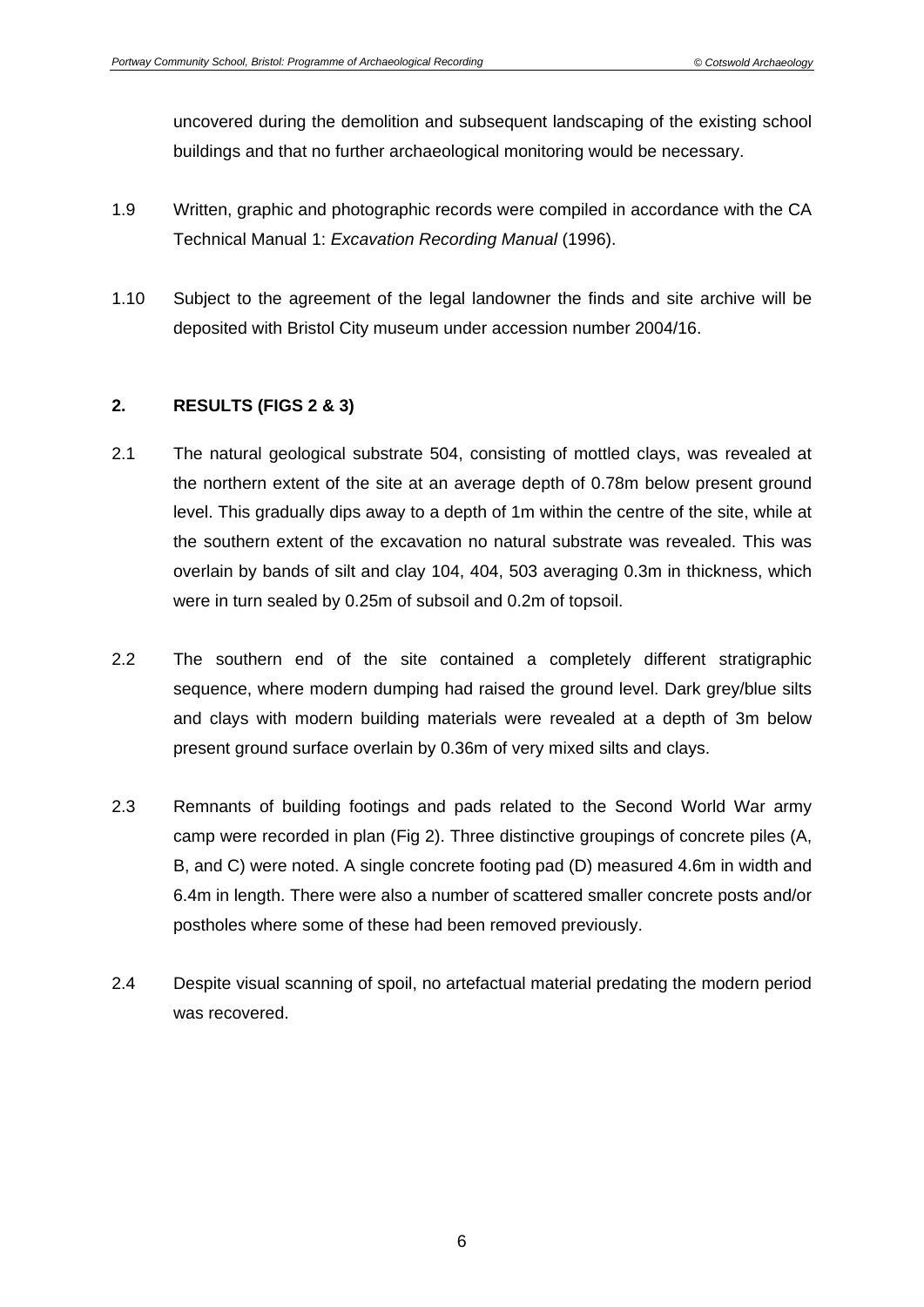## **3. DISCUSSION**

- 3.1 The programme of archaeological recording identified foundations of a Second World War military camp, used as a holding barracks for allied troops waiting for D-Day in 1942, then later used by American troops being sent into the European theatre (Thomas 1989). The Ordinance Survey of 1952 suggests that the camp extended beyond the area of remains observed, and contained a moderately complex and closely packed series of buildings. It seems evident, therefore, that the majority of foundation slabs and footings were removed during the construction of the school playing fields.
- 3.2 The dimensions of the pile layouts recorded (A-C on Figure 2) suggest the buildings were laid out to a general plan used in the construction of such camps, which would accommodate two beds length with a wide central corridor (Thomas 1989). The exposed features suggest that the majority of the buildings (the personnel barracks themselves) were probably built from wood and placed on raised stilts. This method was a fairly common set up within semi-permanent military camps as it stopped vermin and damp problems. Other buildings within the complex, such as stores were again made from wood, but built directly onto concrete footing pads (possibly evidenced by structure D).
- 3.3 The camp was demolished in the 1950s, during the construction of the school playing fields. The absence of earlier archaeological features may indicate that while Palaeolithic and Romano-British material has been located in the surrounding areas, as attested in 1.7 above, there was no activity on the site. Equally later landscaping during the construction and demolition of the military base and subsequent construction of the school playing fields may have removed evidence of such activity.

# **4. CA PROJECT TEAM**

Fieldwork was undertaken by Jonathan Webster, Nicholas Witchell and Derek Evans. This report was compiled by Jonathan Webster. The illustrations were prepared by Lorna Gray. The archive has been compiled by Jonathan Webster, and prepared for deposition by Ed McSloy. The project was managed for CA by Simon Cox.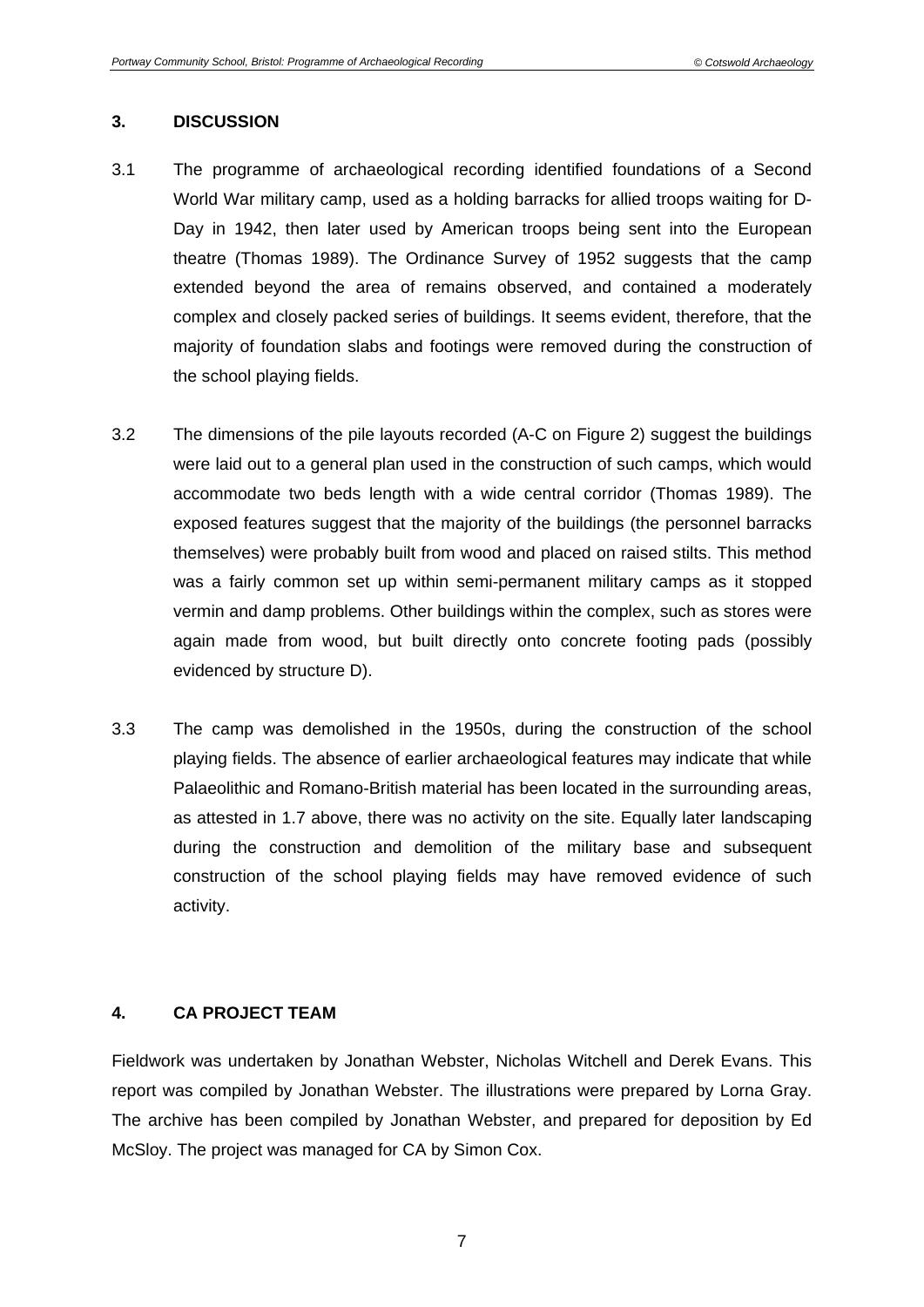# **5. REFERENCES**

- BaRAS 1995 *Archaeological Desktop Study of Portway Secondary School, Penpole Lane, Shirehampton, Bristol for Property Services Department, Avon County Council*
- CA 2004 *Portway Community School, Bristol; Written Scheme of Investigation for an Archaeological Watching Brief*
- BGS (British Geological Survey) 1974 Sheet 264*. Bristol; Geological Survey of Great Britain (England and Wales) Solid and Drift* Scale 1: 50 000

OS (Ordnance Survey). 1952 *ST 5377 SE (31/5377SE) Shirehampton* Scale 1:1250

Thomas, E. 1989 *War Story* Burleigh Press Ltd. Bristol

Thomas, E. 2002 *The continuing story of Shirehampton* J.W. Arrowsmith Ltd. Bristol

## **APPENDIX 1: CONTEXT DESCRIPTIONS**

| 101 | Topsoil, Dark orange brown humeric sand, high disturbance of modern material throughout, 0.21m thick.     |  |  |
|-----|-----------------------------------------------------------------------------------------------------------|--|--|
| 102 | Deposit, Mid orange brown sand and clay mix, moderate quantity of modern material throughout, 0.29m       |  |  |
|     | thick.                                                                                                    |  |  |
| 103 | Structure, Modern concrete footing, concrete slabs laid down and surrounded by single coarse of           |  |  |
|     | breezeblock constructed bricks, 4.6m in width, and 6.4m in length.                                        |  |  |
| 104 | Deposit, mid grey-yellow silty clay, low level of disturbance, 0.21m+ thick.                              |  |  |
| 201 | Deposit, Mid grey-pink gravel, 0.3m thick.                                                                |  |  |
| 202 | Deposit, Mid brown-red silty clay, 0.36m thick.                                                           |  |  |
| 203 | Deposit, Dark grey-red clay with light red and grey intrusions throughout. 1.14m+ thick.                  |  |  |
| 301 | Deposit, Mid grey-pink gravel, 0.2m thick.                                                                |  |  |
| 302 | Deposit, Dark brown-red with light red and grey intrusions throughout. 1.5m+ thick                        |  |  |
| 401 | Topsoil, dark brown sandy-silt, 0.2m thick.                                                               |  |  |
| 402 | Deposit, Mid brown sandy-silt, frequent quantity of modern material throughout, 0.2m thick.               |  |  |
| 403 | Subsoil, Orange sand and clay mix, contains moderate gravel inclusions, 0.35m thick.                      |  |  |
| 404 | Deposit, dark purple silty clay, 0.25m thick.                                                             |  |  |
| 405 | Natural substrate, Mid orange-yellow clay, 0.01m+ thick.                                                  |  |  |
| 501 | Modern hardcore deposit, light grey sand and gravel mix, 0.25m thick.                                     |  |  |
| 502 | Deposit, Dark grey silt and clay mix containing moderate quantity of modern material throughout, 0.13m    |  |  |
|     | thick.                                                                                                    |  |  |
| 503 | Deposit, Mid yellow-orange sand and clay mix, 0.4m thick.                                                 |  |  |
| 504 | Natural substrate, Mid blue grey clay, 0.5m thick.                                                        |  |  |
| 505 | Natural substrate, Dark purple-pink clay, 0.5m thick.                                                     |  |  |
| 506 | Natural substrate, Mid blue and mid grey-white clay, 0.02m+ thick.                                        |  |  |
| 601 | Deposit, dark grey-blue silt and sand mix containing moderate quantity of modern material throughout,     |  |  |
|     | 3m+ thick.                                                                                                |  |  |
| 602 | Structure, Brick culvert, orientated northwest/southeast, brick construction. 0.75m+ wide, 8m+ in length, |  |  |
|     | 1.5m BPGL                                                                                                 |  |  |